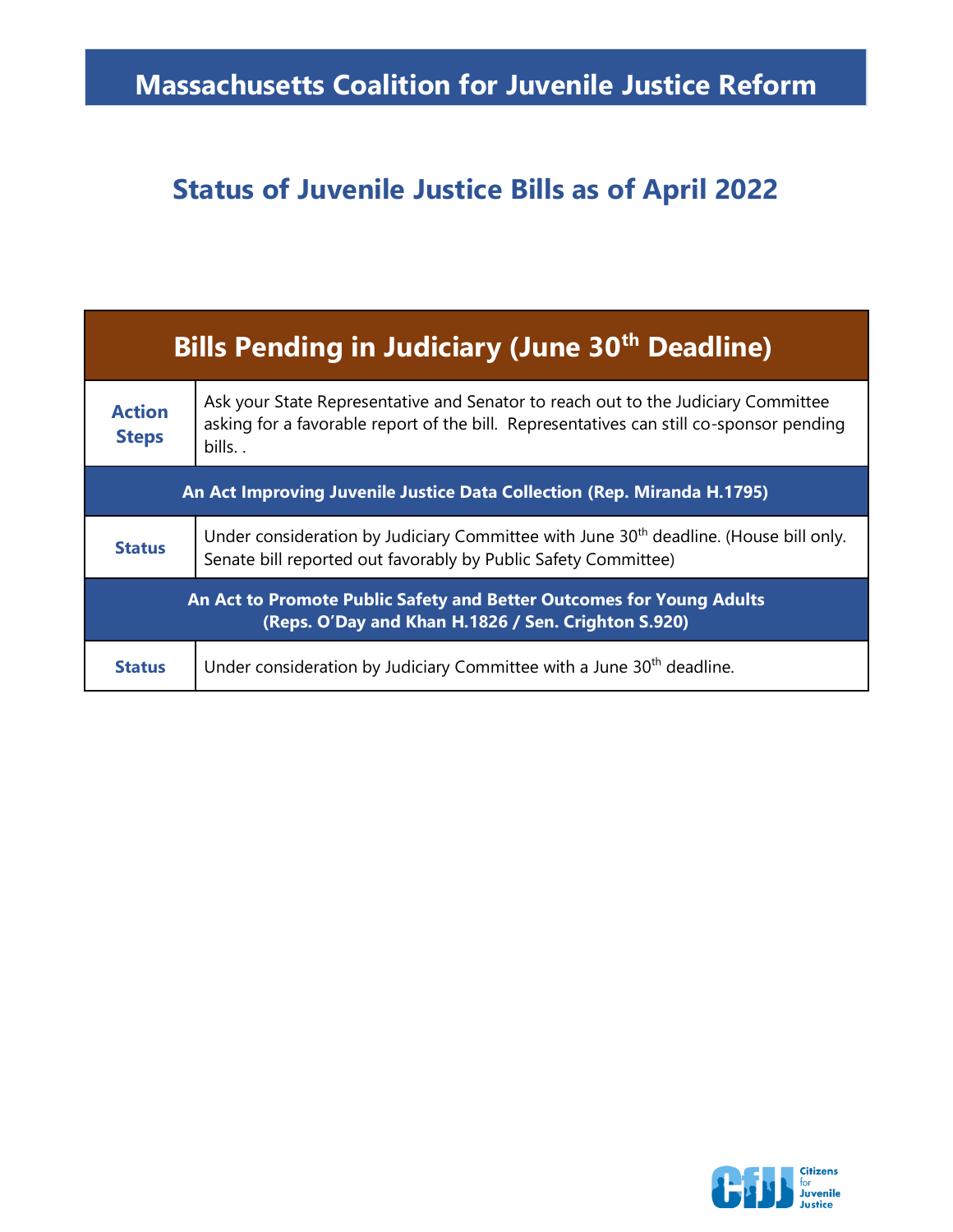| <b>Bills Pending in Senate Ways &amp; Means Committee</b>                                                                         |                                                                                                                                                                                                                                                                                                                                                                                                                                                                                                                                                                                                                                                                                                                                                                                                                                                                                                                                                                                                                                                                                                                                                                                                                                                                                                                                                                |  |  |
|-----------------------------------------------------------------------------------------------------------------------------------|----------------------------------------------------------------------------------------------------------------------------------------------------------------------------------------------------------------------------------------------------------------------------------------------------------------------------------------------------------------------------------------------------------------------------------------------------------------------------------------------------------------------------------------------------------------------------------------------------------------------------------------------------------------------------------------------------------------------------------------------------------------------------------------------------------------------------------------------------------------------------------------------------------------------------------------------------------------------------------------------------------------------------------------------------------------------------------------------------------------------------------------------------------------------------------------------------------------------------------------------------------------------------------------------------------------------------------------------------------------|--|--|
| <b>Action</b><br><b>Steps</b>                                                                                                     | (1) Contact your State Senator with an update that this legislation was reported out<br>favorably and referred to the Senate Ways and Means Committee and ask them to<br>contact the committee with their support of this bill;                                                                                                                                                                                                                                                                                                                                                                                                                                                                                                                                                                                                                                                                                                                                                                                                                                                                                                                                                                                                                                                                                                                                |  |  |
|                                                                                                                                   | (2) Submit a letter of support or testimony to the Senate Ways and Means committee.                                                                                                                                                                                                                                                                                                                                                                                                                                                                                                                                                                                                                                                                                                                                                                                                                                                                                                                                                                                                                                                                                                                                                                                                                                                                            |  |  |
| An Act Relative to Expungement of Juvenile and Criminal Records<br>(Rep. Decker H.1531 / Sen. Creem S.980) - Re-Drafted as S.2837 |                                                                                                                                                                                                                                                                                                                                                                                                                                                                                                                                                                                                                                                                                                                                                                                                                                                                                                                                                                                                                                                                                                                                                                                                                                                                                                                                                                |  |  |
| <b>Status</b>                                                                                                                     | Judiciary Committee re-drafted and reported out favorably: new bill number S.2837                                                                                                                                                                                                                                                                                                                                                                                                                                                                                                                                                                                                                                                                                                                                                                                                                                                                                                                                                                                                                                                                                                                                                                                                                                                                              |  |  |
| <b>Analysis</b>                                                                                                                   | ▼ Removes Youthful Offender juvenile court records from public inspection, to be<br>consistent with the privacy of delinquency case records<br>★ Excludes the definition of the judicial "best interest of justice" standard to approve<br>expungement petitions<br>▼ Removes two-case limit on cases resulting in juvenile adjudications, non-<br>adjudications, and adult non-convictions. Keeps the two-case limit on adult<br>convictions (per S.980)<br>▼ Reduces waiting period for expungement of juvenile records of a felony offense to<br>three years<br>▼ Reduces list of offenses with a lifetime ban on eligibility to offenses resulting in<br>serious bodily injury or death<br>x<br>Expands list of sex-based offenses from offenses ineligible for sealing (i.e. those<br>with an active sex offender registration requirement) to include sex-based offenses<br>regardless of registration requirement.<br>★ Expands list of ineligible offenses to include domestic violence and violations of<br>restraining and harassment orders<br>$\checkmark$ Prohibits dissemination of finger print juvenile arrests to the FBI, unless it is to<br>submit a sealing or expungement order<br>Facilitates evaluation of the sealing and expungement law by requiring annual<br>reporting by Probation on petitions, outcomes and reasons for denials |  |  |
|                                                                                                                                   | An Act Improving Juvenile Justice Data Collection (Sen. Creem S.1558)                                                                                                                                                                                                                                                                                                                                                                                                                                                                                                                                                                                                                                                                                                                                                                                                                                                                                                                                                                                                                                                                                                                                                                                                                                                                                          |  |  |
| <b>Status</b>                                                                                                                     | Public Safety Committee reported out favorably (as filed).                                                                                                                                                                                                                                                                                                                                                                                                                                                                                                                                                                                                                                                                                                                                                                                                                                                                                                                                                                                                                                                                                                                                                                                                                                                                                                     |  |  |

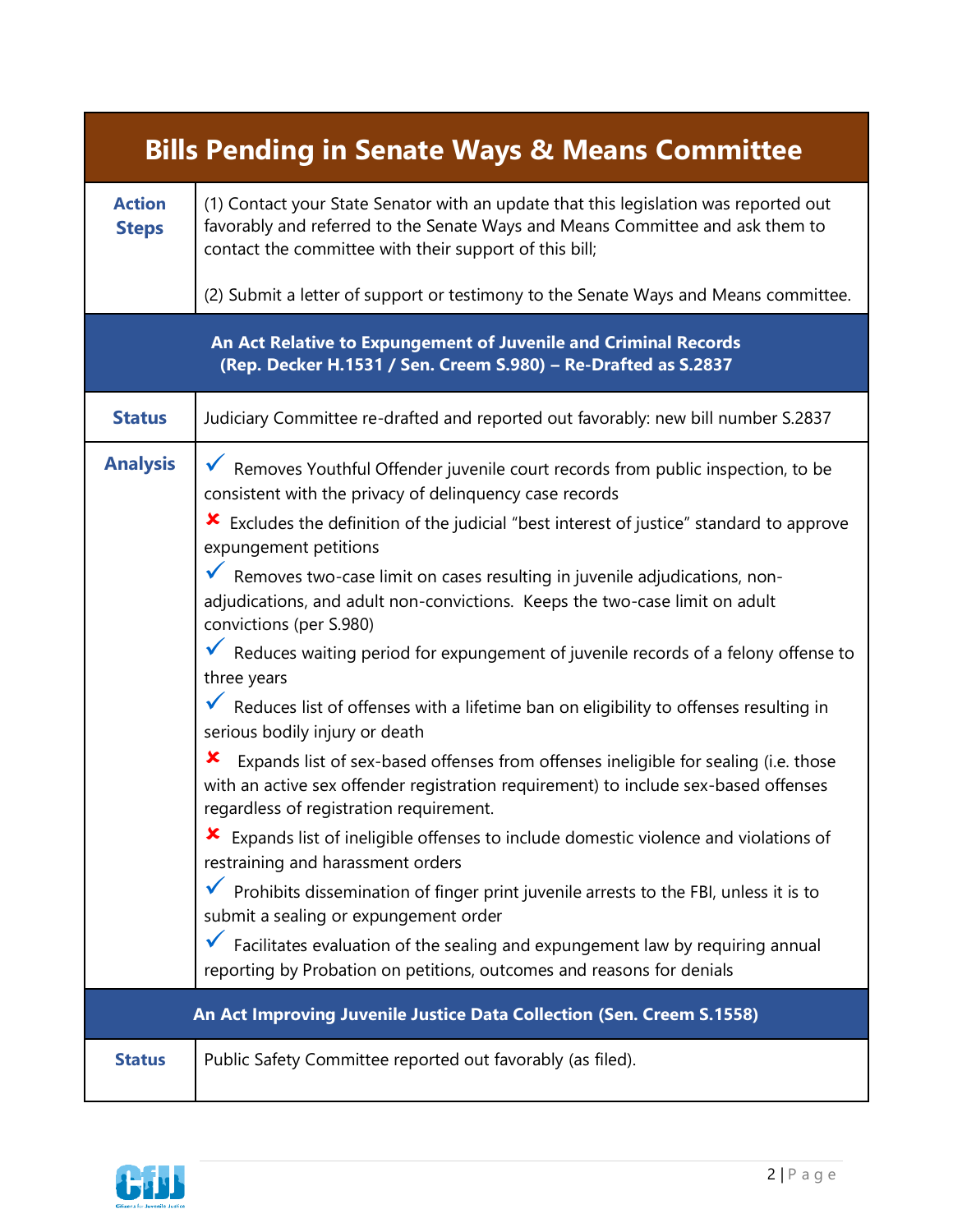| An Act Protecting Youth During Custodial Interrogations (Sen. Creem S.90)                                             |                                                                                                                                                                                                                                                                                                                                                                                                                                                                                                                                                                                                                                                                                                   |  |  |  |
|-----------------------------------------------------------------------------------------------------------------------|---------------------------------------------------------------------------------------------------------------------------------------------------------------------------------------------------------------------------------------------------------------------------------------------------------------------------------------------------------------------------------------------------------------------------------------------------------------------------------------------------------------------------------------------------------------------------------------------------------------------------------------------------------------------------------------------------|--|--|--|
| <b>Status</b>                                                                                                         | Children and Families Committee reported out favorably (as filed).                                                                                                                                                                                                                                                                                                                                                                                                                                                                                                                                                                                                                                |  |  |  |
| <b>Analysis</b>                                                                                                       | $\checkmark$ Requires that youth interrogated by law enforcement (when they are held in<br>custody) for any felony are represented by an attorney and that the interrogation and<br>reading of Miranda rights are videotaped and can be reviewed during the court case.                                                                                                                                                                                                                                                                                                                                                                                                                           |  |  |  |
| An Act to Promote the Education Success of Court Involved Children (Sen. Jehlen S.344)<br><b>Re-Drafted as S.2786</b> |                                                                                                                                                                                                                                                                                                                                                                                                                                                                                                                                                                                                                                                                                                   |  |  |  |
| <b>Status</b>                                                                                                         | Education Committee Re-drafted and reported favorably: New bill number S.2786.<br>Identical to re-drafted House bill reported separately.                                                                                                                                                                                                                                                                                                                                                                                                                                                                                                                                                         |  |  |  |
| <b>Analysis</b>                                                                                                       | The language that would limit expulsions for "assault" to when a student "willfully<br>assaults, with intent and means to harm."                                                                                                                                                                                                                                                                                                                                                                                                                                                                                                                                                                  |  |  |  |
|                                                                                                                       | <b>X</b> Eliminates language that would define a "dangerous weapon" and limit weapons<br>expulsions.                                                                                                                                                                                                                                                                                                                                                                                                                                                                                                                                                                                              |  |  |  |
|                                                                                                                       | Eliminates language that would treat marijuana similar to alcohol and tobacco<br>(which can result in a suspension) instead of similar to illegal drugs (which can result in<br>an expulsion).                                                                                                                                                                                                                                                                                                                                                                                                                                                                                                    |  |  |  |
|                                                                                                                       | $\star$ Eliminates language that would limit suspensions to when a student is arraigned or<br>indicted (rather than at the filing of a complaint).                                                                                                                                                                                                                                                                                                                                                                                                                                                                                                                                                |  |  |  |
|                                                                                                                       | $\checkmark$ Keeps language that would limit suspensions and expulsions of students with an<br>open court case to when the student poses "a specific, documentable concern about<br>the infliction of serious bodily injury upon another person while in school."                                                                                                                                                                                                                                                                                                                                                                                                                                 |  |  |  |
|                                                                                                                       | Keeps language requiring a principal's hearing for suspension/expulsion for<br>students with open court cases.                                                                                                                                                                                                                                                                                                                                                                                                                                                                                                                                                                                    |  |  |  |
|                                                                                                                       | Keeps language requiring notice in both English and the family's home language,<br>and the school must document reasonable efforts to involve the parent in the hearing<br>if it is to go forward without the parent.                                                                                                                                                                                                                                                                                                                                                                                                                                                                             |  |  |  |
|                                                                                                                       | Keeps language that would require schools use alternatives prior to suspension has<br>been kept, stating schools "shall not suspend or expel a student until alternative<br>remedies have been employed and their use and results documented, following and in<br>direct response to a specific incident or incidents, except in cases where the student's<br>continued presence in school would pose a specific, documentable concern about the<br>infliction of serious bodily injury upon another person while in school. These remedies<br>may include, but not be limited to: (i) mediation; (ii) conflict resolution; (iii) restorative<br>justice; and (iv) collaborative problem solving. |  |  |  |

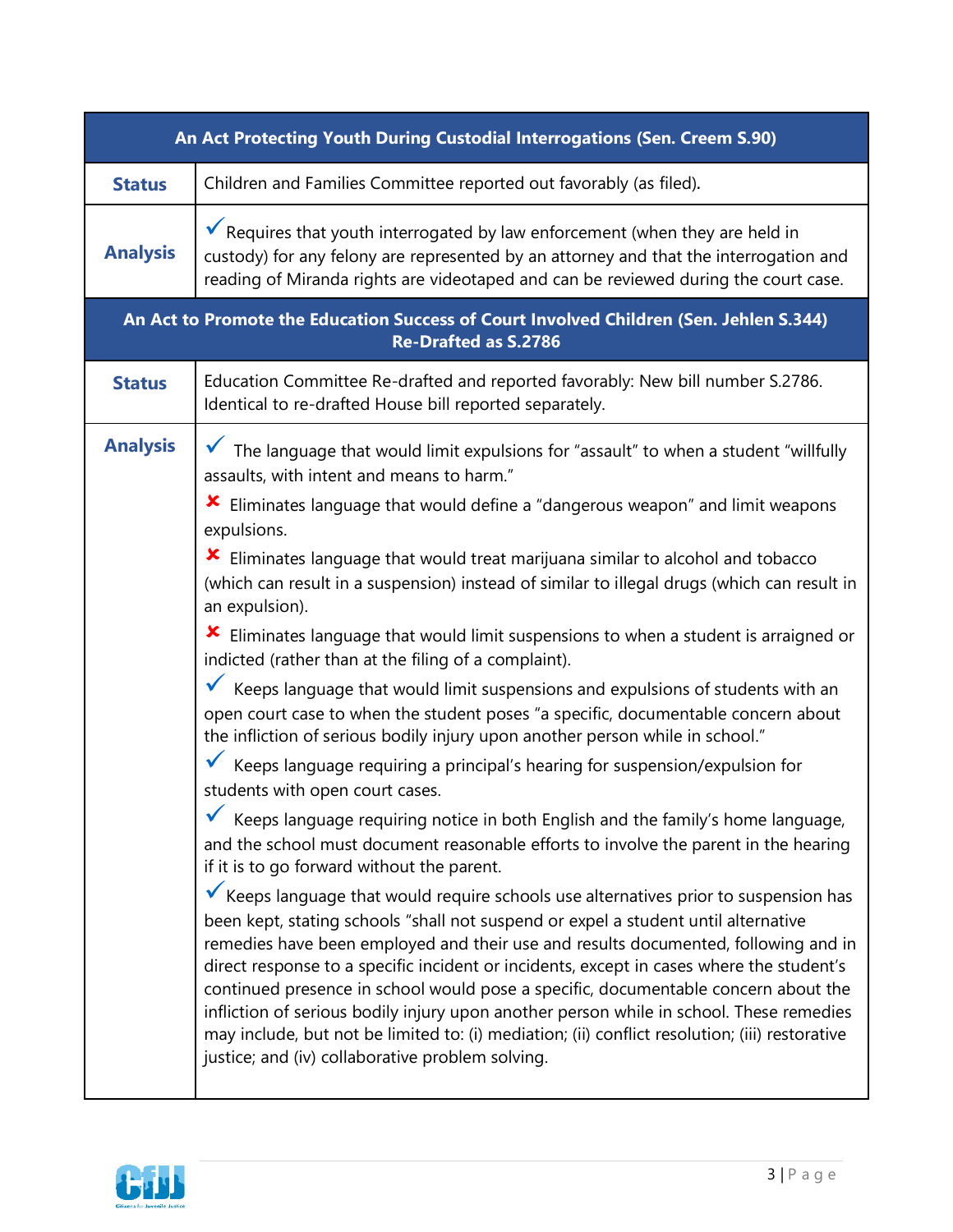| An Act Relative to Judicial supervision to promote child well-being<br>(Rep. Fluker Oakley H.1569 / Sen. Creem S.984) - Re-Drafted as S.2836                           |                                                                                                                                                                                                                                                                                                                                                                                                                                                                                                                                                                                                                                |  |
|------------------------------------------------------------------------------------------------------------------------------------------------------------------------|--------------------------------------------------------------------------------------------------------------------------------------------------------------------------------------------------------------------------------------------------------------------------------------------------------------------------------------------------------------------------------------------------------------------------------------------------------------------------------------------------------------------------------------------------------------------------------------------------------------------------------|--|
| <b>Status</b>                                                                                                                                                          | Judiciary Committee re-drafted and reported out favorably: new bill number S.2836                                                                                                                                                                                                                                                                                                                                                                                                                                                                                                                                              |  |
| <b>Analysis</b>                                                                                                                                                        | Expands judicial diversion to certain low-level offenses that are currently ineligible<br>due to being on the list of offenses that are ineligible for conversion to civil infractions<br>$\checkmark$ Expands judicial diversion for offenses that are currently due to the restriction on<br>offenses with a greater than 5-year sentence for adults, by allowing diversion for those<br>offenses with an adult concurrent jurisdiction in district court, i.e., offenses that range<br>in severity allowing for both county jail (district court jurisdiction) and state prison<br>(superior court jurisdiction) sentences. |  |
| An Act to prevent the imposition of mandatory minimum sentences based on juvenile<br>adjudications (Rep. Miranda H.1794 / Sen. Eldridge S.1022) - Re-Drafted as S.2670 |                                                                                                                                                                                                                                                                                                                                                                                                                                                                                                                                                                                                                                |  |
| <b>Status</b>                                                                                                                                                          | Judiciary Committee re-drafted and reported out favorably: new bill number S.2670                                                                                                                                                                                                                                                                                                                                                                                                                                                                                                                                              |  |
| <b>Analysis</b>                                                                                                                                                        | Removes mandatory minimum sentences for juvenile adjudications on possession<br>of a weapon charge. These are currently the only offenses with mandatory minimum<br>sentences in the juvenile system.<br>$\checkmark$ Excludes juvenile adjudications from counting towards the "three strikes" that<br>trigger enhanced mandatory minimum sentences in adult weapons possession cases.<br>Allows resentencing for individuals currently serving enhanced adult mandatory<br>minimum sentences if a juvenile adjudication was used to enhance that sentence.                                                                   |  |
| An Act updating bail procedures for justice-involved youth<br>(Rep. Dykema H.1557 / Sen. Boncore S.923) - Reported Out as S.923                                        |                                                                                                                                                                                                                                                                                                                                                                                                                                                                                                                                                                                                                                |  |
| <b>Status</b>                                                                                                                                                          | Judiciary Committee re-drafted and reported out favorably. The language is also<br>being pursued as a budget amendment to the FY2023 budget.                                                                                                                                                                                                                                                                                                                                                                                                                                                                                   |  |
| <b>Analysis</b>                                                                                                                                                        | Eliminates the requirement that youth pay an \$40 administrative bail fee as a<br>condition of being released on bail<br>Gives the responsibility of bail determinations to a neutral party-the Bail<br>Magistrate.<br>Allows the bail process to be conducted virtually and for monies to be collected<br>through virtual or mobile payment options.                                                                                                                                                                                                                                                                          |  |

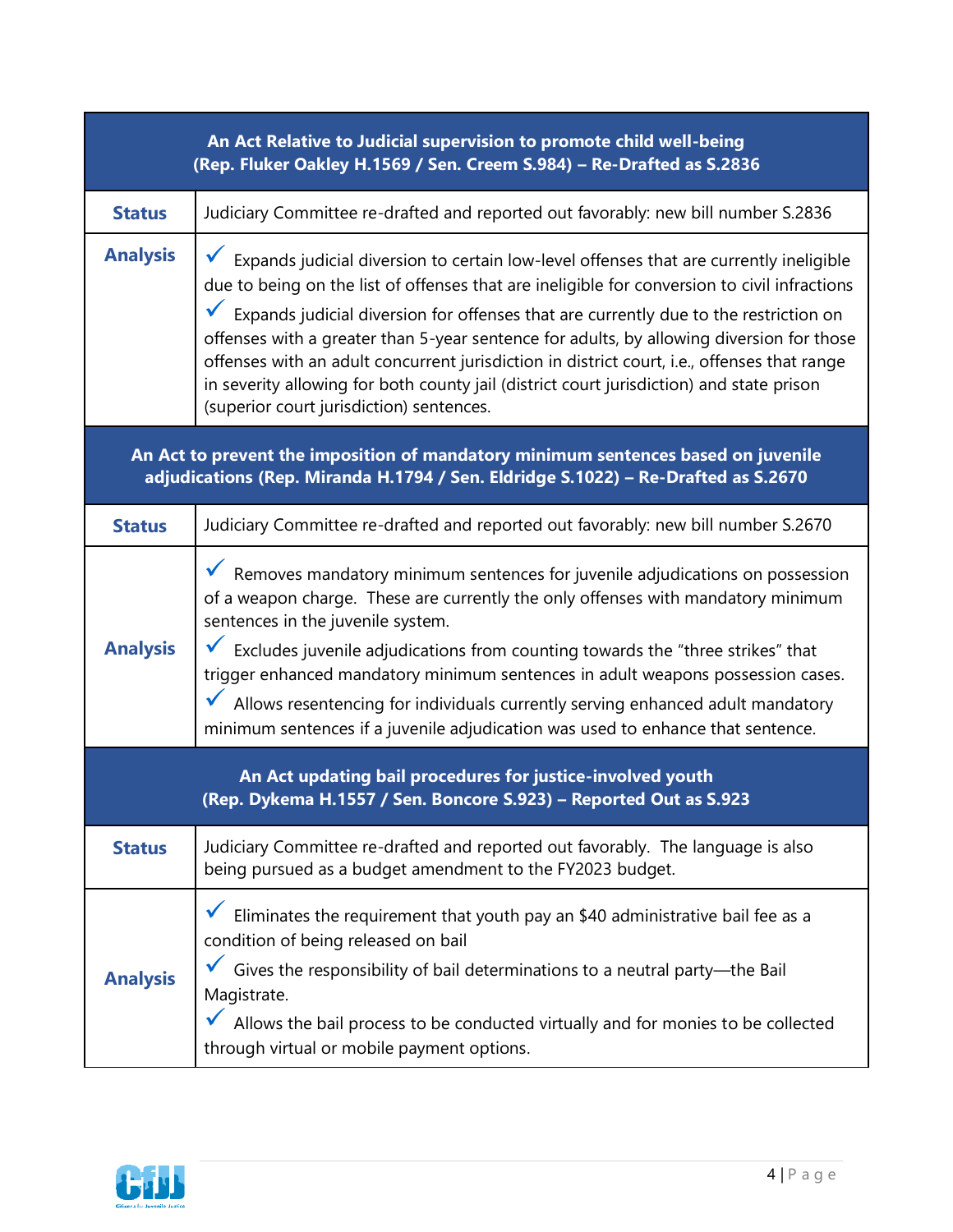| <b>Bills Pending in House Ways &amp; Means Committee</b>                                                                |                                                                                                                                                                                                                                                                                                                                                                                                                                                                                                                                                                                                                                                                                                   |  |
|-------------------------------------------------------------------------------------------------------------------------|---------------------------------------------------------------------------------------------------------------------------------------------------------------------------------------------------------------------------------------------------------------------------------------------------------------------------------------------------------------------------------------------------------------------------------------------------------------------------------------------------------------------------------------------------------------------------------------------------------------------------------------------------------------------------------------------------|--|
| <b>Action</b><br><b>Steps</b>                                                                                           | (1) Contact your State Representative with an update that this legislation was reported<br>out favorably and referred to the House Ways and Means Committee and ask them to<br>contact the committee with their support of this bill;                                                                                                                                                                                                                                                                                                                                                                                                                                                             |  |
|                                                                                                                         | (2) Submit a letter of support or testimony to the House Ways and Means committee.                                                                                                                                                                                                                                                                                                                                                                                                                                                                                                                                                                                                                |  |
| An Act to Promote the Education Success of Court Involved Children (Rep. Meschino H.664)<br><b>Re-Drafted as H.4646</b> |                                                                                                                                                                                                                                                                                                                                                                                                                                                                                                                                                                                                                                                                                                   |  |
| <b>Status</b>                                                                                                           | Education Committee re-drafted and reported favorably: New bill number H.4646.<br>Identical to re-drafted Senate bill reported separately.                                                                                                                                                                                                                                                                                                                                                                                                                                                                                                                                                        |  |
| <b>Analysis</b>                                                                                                         | The language that would limit expulsions for "assault" to when a student "willfully<br>assaults, with intent and means to harm."                                                                                                                                                                                                                                                                                                                                                                                                                                                                                                                                                                  |  |
|                                                                                                                         | Eliminates language that would define a "dangerous weapon" and limit weapons<br>x<br>expulsions.                                                                                                                                                                                                                                                                                                                                                                                                                                                                                                                                                                                                  |  |
|                                                                                                                         | Eliminates language that would treat marijuana similar to alcohol and tobacco<br>(which can result in a suspension) instead of similar to illegal drugs (which can result in<br>an expulsion).                                                                                                                                                                                                                                                                                                                                                                                                                                                                                                    |  |
|                                                                                                                         | Eliminates language that would limit suspensions to when a student is arraigned or<br>x<br>indicted (rather than at the filing of a complaint).                                                                                                                                                                                                                                                                                                                                                                                                                                                                                                                                                   |  |
|                                                                                                                         | Keeps language that would limit suspensions and expulsions of students with an<br>open court case to when the student poses "a specific, documentable concern about<br>the infliction of serious bodily injury upon another person while in school."                                                                                                                                                                                                                                                                                                                                                                                                                                              |  |
|                                                                                                                         | Keeps language requiring a principal's hearing for suspension/expulsion for<br>students with open court cases.                                                                                                                                                                                                                                                                                                                                                                                                                                                                                                                                                                                    |  |
|                                                                                                                         | Keeps language requiring notice in both English and the family's home language,<br>and the school must document reasonable efforts to involve the parent in the hearing<br>if it is to go forward without the parent.                                                                                                                                                                                                                                                                                                                                                                                                                                                                             |  |
|                                                                                                                         | Keeps language that would require schools use alternatives prior to suspension has<br>been kept, stating schools "shall not suspend or expel a student until alternative<br>remedies have been employed and their use and results documented, following and in<br>direct response to a specific incident or incidents, except in cases where the student's<br>continued presence in school would pose a specific, documentable concern about the<br>infliction of serious bodily injury upon another person while in school. These remedies<br>may include, but not be limited to: (i) mediation; (ii) conflict resolution; (iii) restorative<br>justice; and (iv) collaborative problem solving. |  |